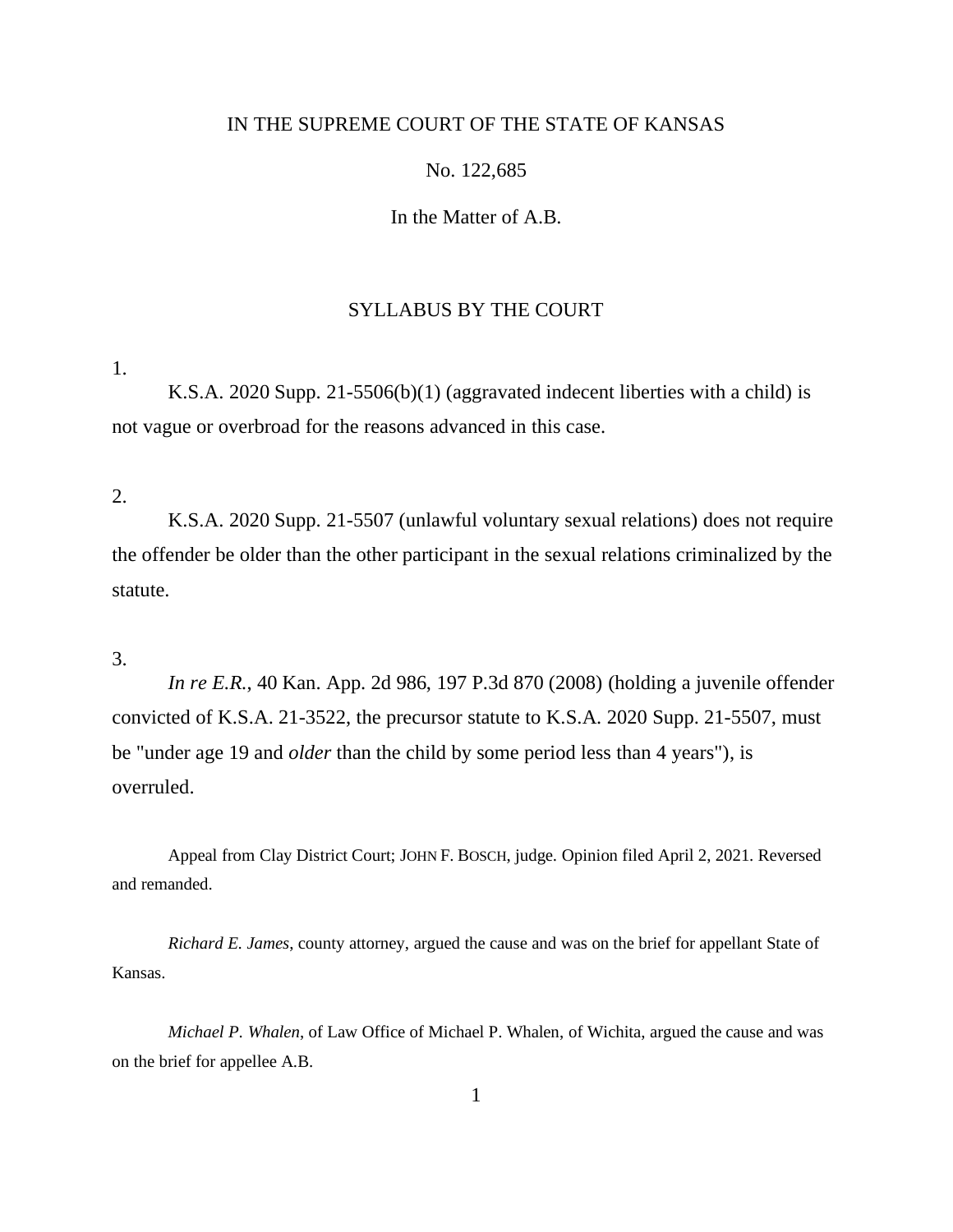The opinion of the court was delivered by

BILES, J.: This controversy arises after the State charged a then 14-year-old girl with aggravated indecent liberties with a child for having sexual relations with a then 14 year-old boy. The State had tried first to prosecute her for a less severe crime under K.S.A. 2020 Supp. 21-5507, commonly known as the "Romeo and Juliet" statute, but that charge was dismissed because she is a few months younger than the boy. See *In re E.R.*, 40 Kan. App. 2d 986, 988, 197 P.3d 870 (2008) (holding individual charged under K.S.A. 21-3522, the precursor statute to K.S.A. 2020 Supp. 21-5507, must be "under age 19 and *older* than the child by some period less than 4 years" to be adjudicated a juvenile offender). The State then initiated juvenile proceedings against the girl under the more severe statute, while the older boy was convicted of the less severe offense. Faced with the prospect of disparate outcomes between the two, the district court declared the aggravated indecent liberties statute unconstitutional, holding it was vague, overbroad, and in violation of the girl's equal protection rights as applied. The State now appeals.

We hold the aggravated indecent liberties statute is not vague or overbroad for the reasons advanced in this case. We also hold the statute does not violate equal protection as applied because the underlying premise for that claim is the Court of Appeals ruling in *E.R*., which incorrectly interpreted the precursor to K.S.A. 2020 Supp. 21-5507 to require the offender be older than the other juvenile. The statute imposes no such limitation. We overrule *E.R.* and remand the case to the district court for additional proceedings.

### FACTUAL AND PROCEDURAL BACKGROUND

In January 2019, a Clay County Sheriff's Deputy investigated a juvenile rape that allegedly occurred two years earlier. The suspect was a juvenile male, T.C., and the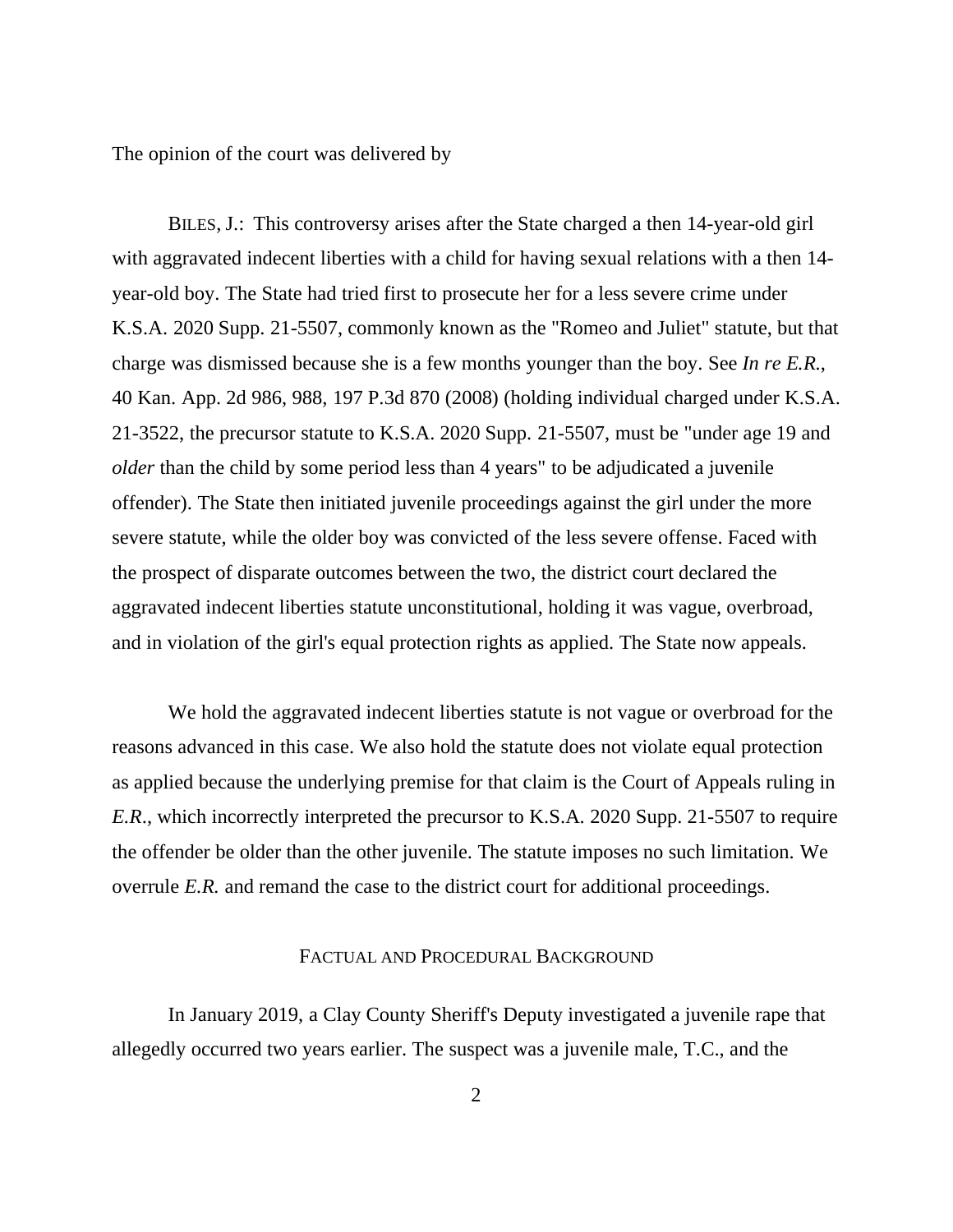alleged victim was K.G., a juvenile female. The deputy interviewed her, asking if she told anyone about the incident around the time it had occurred. She mentioned A.B., another juvenile female and the defendant in this appeal. The deputy interviewed A.B., who acknowledged she also had sex with T.C. That prompted the State to initiate proceedings against her.

The State first charged A.B. as a juvenile with unlawful voluntary sexual relations, a severity level 8 person felony. See K.S.A. 2020 Supp. 21-5507. But the district court dismissed the case, relying on *E.R.*, which held the statute requires the offender to be older than the victim. *E.R.*, 40 Kan. App. 2d at 988. The district court noted A.B. was younger than T.C., so K.S.A. 2020 Supp. 21-5507 could not apply to her based on what was then binding appellate court precedent.

Rather than appeal that dismissal, the State recharged A.B. with the more severe crime of aggravated indecent liberties with a child, a severity level 3 person felony. See K.S.A. 2020 Supp. 21-5506(b)(1). The charging document alleges:

"That between the 1st day of May, 2015, and the 31st day of December, 2015, [A.B.], within Clay County, Kansas, did then and there being unlawfully and willfully, engage in sexual intercourse with a child who was 14 years of age but less than 16 years of age at the time of the act, to-wit: engaged in sexual intercourse with T.C., d/o/b 2001, AGGRAVATED INDECENT LIBERTIES WITH A CHILD, in violation of K.S.A. 21- 5506(b)(1), an Severity Level 3 Person felony when committed by an adult."

T.C.'s date of birth is January 9, 2001. A.B.'s date of birth is September 21, 2001. During the dates alleged in the charge, T.C. "would have been between the ages of 14 years and 4 months and 14 years and 11 months of age," and A.B. "would have been between the ages of 13 years and 8 months and 14 years and 3 months of age." According to the complaint, T.C. was the child victim and A.B. the offender.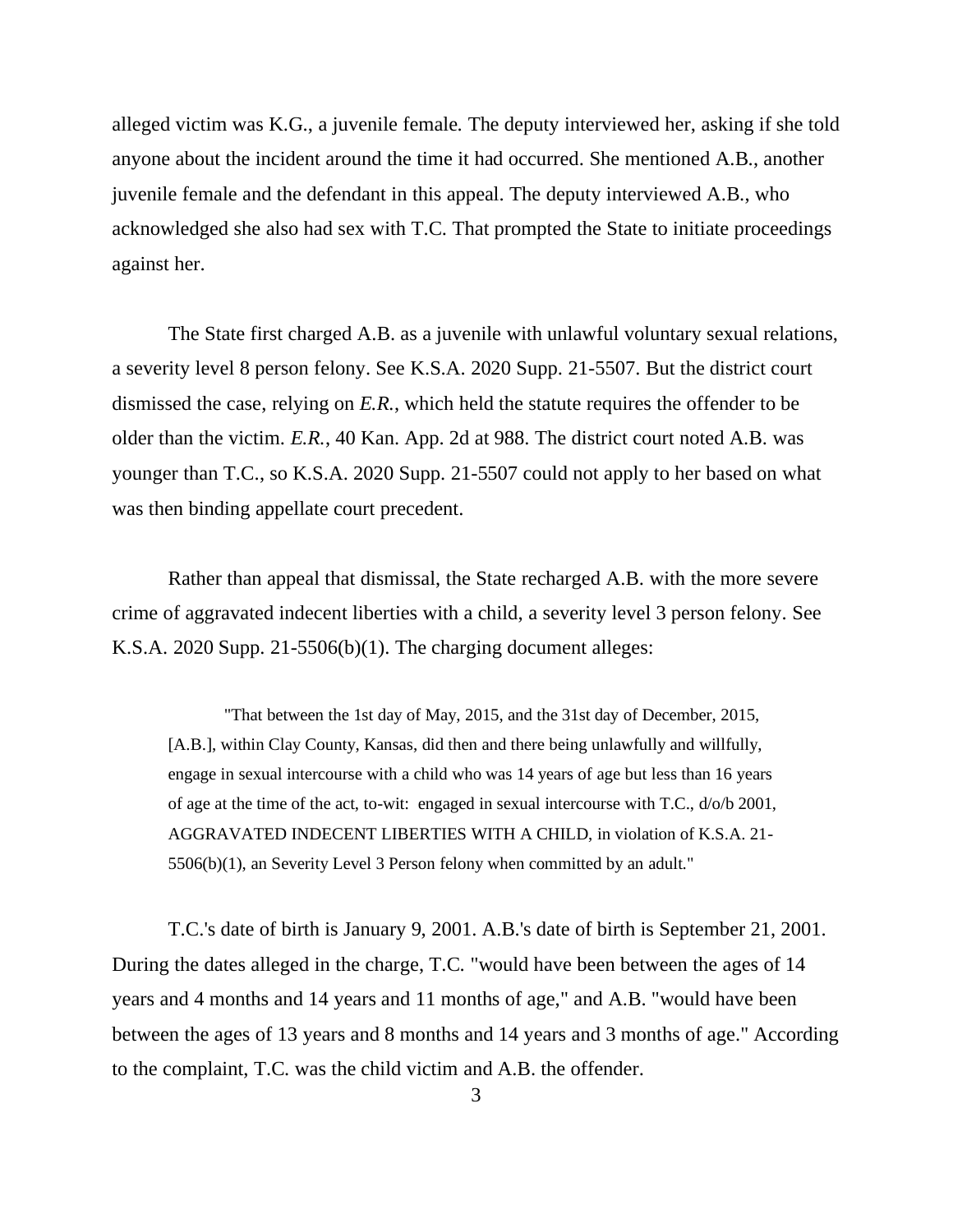A.B. challenged K.S.A. 2020 Supp. 21-5506(b)(1)'s constitutionality. She claimed it was: (1) too vague because "it leaves persons of common intelligence to guess at whether it proscribes a person who is younger than the 'child' from engaging in sexual activities with the older child"; (2) overbroad because it "is designed to infringe on the right of privacy of young teenagers by preventing them from engaging in consensual sexual intercourse"; and (3) in violation of A.B.'s equal protection rights as applied to her because she could only be treated more harshly than T.C. based on her age and *E.R*.

The district court agreed with each claim, although it failed to elaborate on its reasoning. In an aside, the court commented: "I will expect the State to appeal . . . so hopefully the Court of Appeals or the Supreme Court can address this issue and give us some direction for the sake of being fair to everybody involved in such activities."

The State directly appeals to this court. Jurisdiction is proper. See K.S.A. 2020 Supp. 38-2382(c) (specifying that "[p]rocedure on appeal" under revised Kansas Juvenile Justice Code "shall be governed by article 21 of chapter 60 of the Kansas Statutes Annotated"); K.S.A. 60-2101(b) (Supreme Court has jurisdiction over cases directly appealed from district court; "[a]n appeal from a final judgment of a district court in any civil action in which a statute of this state . . . has been held unconstitutional shall be taken directly to the supreme court").

### ANALYSIS

The straightforward issue is K.S.A. 2020 Supp. 21-5506(b)(1)'s constitutionality, although the analysis cannot escape the factual context and disparity created by *E.R*., which prevented the State from prosecuting A.B. under the less severe offense of K.S.A. 2020 Supp. 21-5507. See *State v. Limon*, 280 Kan. 275, 276, 122 P.3d 22 (2005) ("When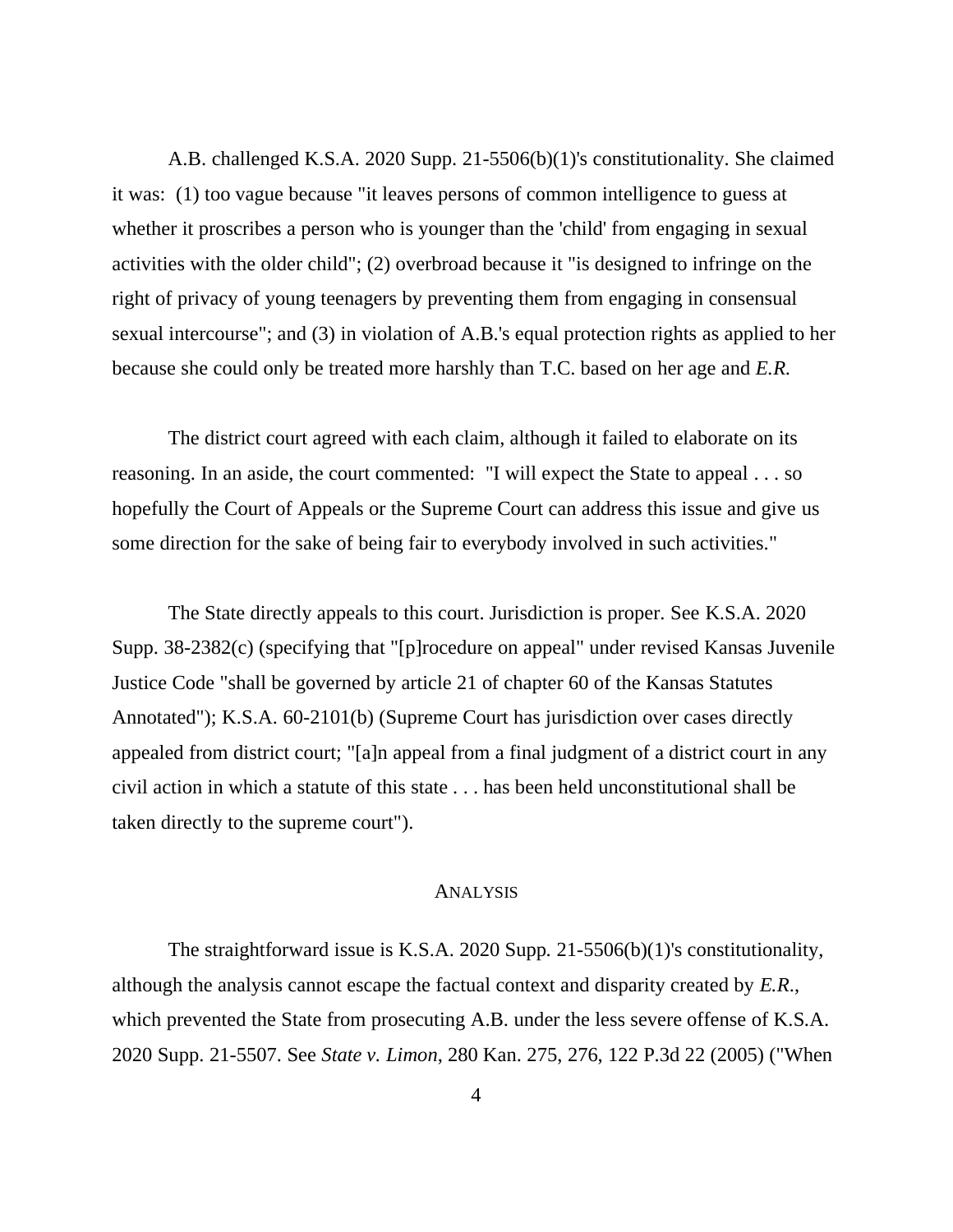the Romeo and Juliet statute applies, prison terms are shorter and other consequences, such as postrelease supervision periods and sex offender registration requirements, are less harsh than when general rape, sodomy, and lewd touching statutes apply.").

### *Standard of review*

The standard of review for all three constitutional issues is well known:

"Whether a statute is constitutional is a question of law subject to unlimited review. This court presumes that statutes are constitutional and resolves all doubts in favor of passing constitutional muster. If there is any reasonable way to construe a statute as constitutionally valid, this court has both the authority and duty to engage in such a construction. [Citations omitted.]" *State v. Bollinger*, 302 Kan. 309, 318, 352 P.3d 1003 (2015).

#### *A.B.'s vagueness claim*

A.B. asserts K.S.A. 2020 Supp. 21-5506(b)(1) is unconstitutionally vague by failing to clarify whether a younger child engaged in sexual intercourse with an older child can be prosecuted under its terms. In her view, the Legislature intended only the older child to be the offender in that circumstance.

The test to determine whether a criminal statute is unconstitutionally vague is typically stated as follows:

"A statute is unconstitutionally vague if it fails to give adequate warning of the proscribed conduct, that is to say, that it '"fails to provide a person of ordinary intelligence fair notice of what is prohibited."' A statute is also unconstitutionally vague if it fails to protect against arbitrary enforcement. Violation of either aspect of these predictability requirements is grounds for invalidating a statute.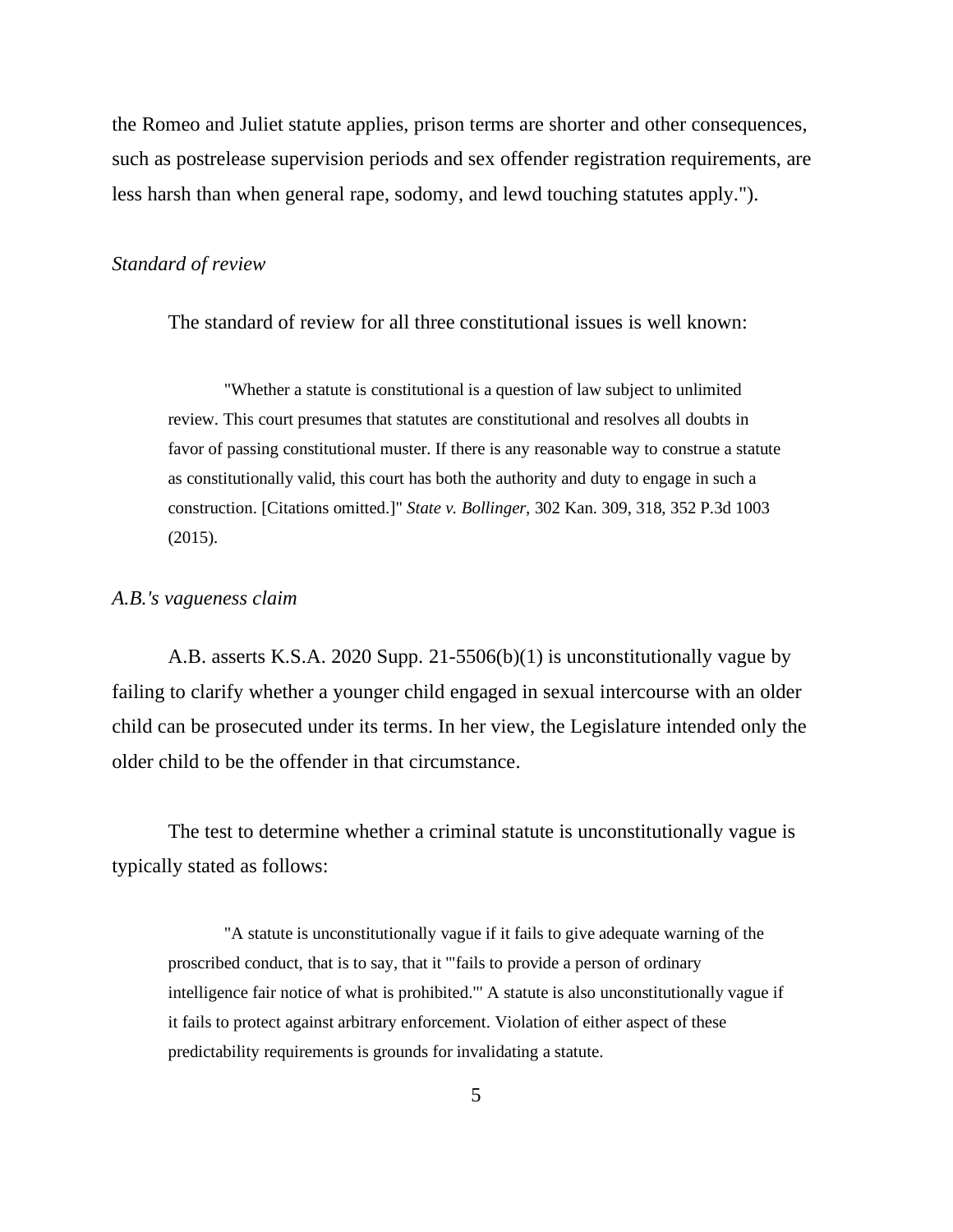"Thus, the test to determine whether a criminal statute is so vague as to be unconstitutional entails two related inquiries: (1) whether the statute gives fair warning to those potentially subject to it, and (2) whether it adequately guards against arbitrary and unreasonable enforcement. 'At its heart the test for vagueness is a commonsense determination of fundamental fairness.' [Citations omitted.]" *Bollinger*, 302 Kan. at 318.

During oral argument to this court, A.B.'s counsel clarified the vagueness challenge derives from the statute's application to her, as opposed to a general facial argument. We approach the argument from that perspective.

But we must first note an issue preservation problem because A.B.'s claim to the district court was limited to the fair-warning prong. She claimed: K.S.A. 2020 Supp. 21- 5506 "leaves persons of common intelligence to guess at whether it proscribes a person who is younger than the 'child' from engaging in sexual activities with the older child." Yet in her appellate brief, she tries to reach further by asserting: "In [her] case, it is the second prong of the test that is applicable and revealed as a violation of Due Process by the actions of the prosecutor." And for that argument, she claims "the enforcement of [K.S.A. 2020 Supp. 21-5506 and K.S.A. 2020 Supp. 21-5507] is subjective to the whims of the prosecutor" as evidenced by the series of the charges alleged against her by the State.

The fair-notice prong and the arbitrary-enforcement prong are different. See *State v. Harris*, 311 Kan. 816, Syl., 822, 467 P.3d 504 (2020) (declaring K.S.A. 2019 Supp. 21-6304[c][1] is unconstitutionally vague not because of the first prong—"[a] pocketknife is a knife. People of ordinary intelligence are on notice as to what conduct the statute restricts, and the demands of fundamental fairness are met."—but because of the second prong—"it fails to provide an explicit and objective standard of enforcement"). And presuming the district court adopted the only argument A.B.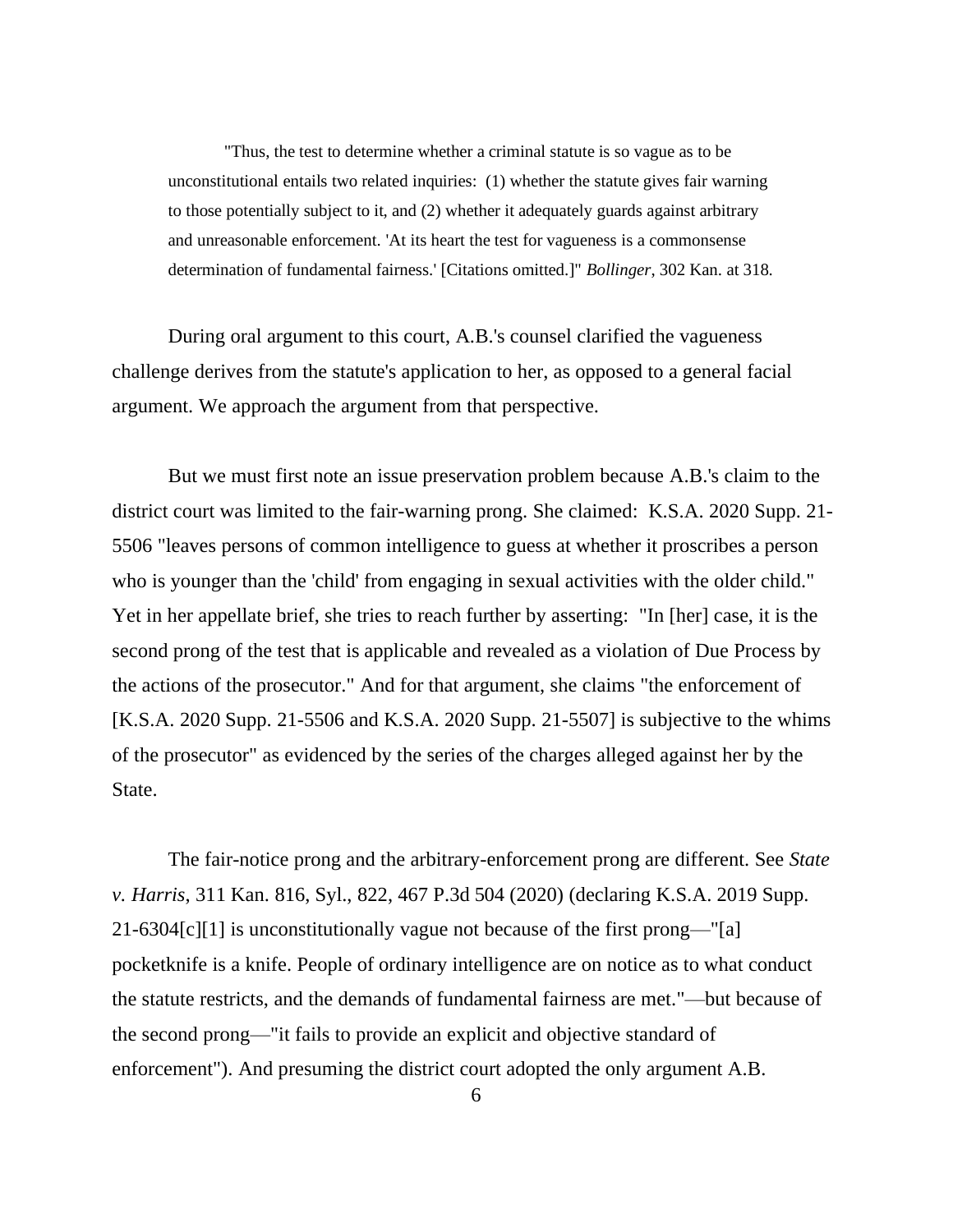advanced to it, i.e., the fair-notice prong, an arbitrary-enforcement claim was not before it. The problem with this, of course, is that the newly raised second-prong theory involves factual assertions, such as how prosecutors supposedly abused their authority, and the district court had no opportunity to evaluate those facts. This presents the preservation concern.

Our general preservation rule prevents asserting a new legal theory for the first time on appeal, even though it is a prudential rule and not a jurisdictional requirement. *State v. Frye*, 294 Kan. 364, Syl. ¶ 2, 277 P.3d 1091 (2012). And in her appellate brief, A.B. does not explain why her second-prong argument fits an exception to the general preservation rule. See *State v. Gonzalez*, 311 Kan. 281, 295, 460 P.3d 348 (2020) (listing the three exceptions). We also note A.B. makes no effort in her briefing to comply with Supreme Court Rule 6.02(a)(5) (2020 Kan. S. Ct. R. 35) ("If the issue was not raised below, there must be an explanation why the issue is properly before the court."). We hold the second-prong theory is not properly preserved. A.B. focused on the first prong in the district court, and there is no basis to discern the court relied on anything else when declaring K.S.A. 2020 Supp. 21-5506(b)(1) unconstitutionally vague.

Concentrating on A.B.'s first-prong argument, we begin with the statute. K.S.A. 2020 Supp. 21-5506(b)(1) provides: "Aggravated indecent liberties with a child is ... [s]exual intercourse with a child who is 14 or more years of age but less than 16 years of age." A.B. does not challenge any particular term or phrase that she believes makes the statute unconstitutionally vague. Her rationale is simply "[*i*]*f* the legislature intended [for] the older child being prosecuted for engaging in sexual intercourse with a consenting, younger child, then it has failed to clearly state that directive in the statute." (Emphasis added.) In her view, "[t]he statute is vague as to whether the legislature intended on protecting the older child participant, the younger child participant, both or neither."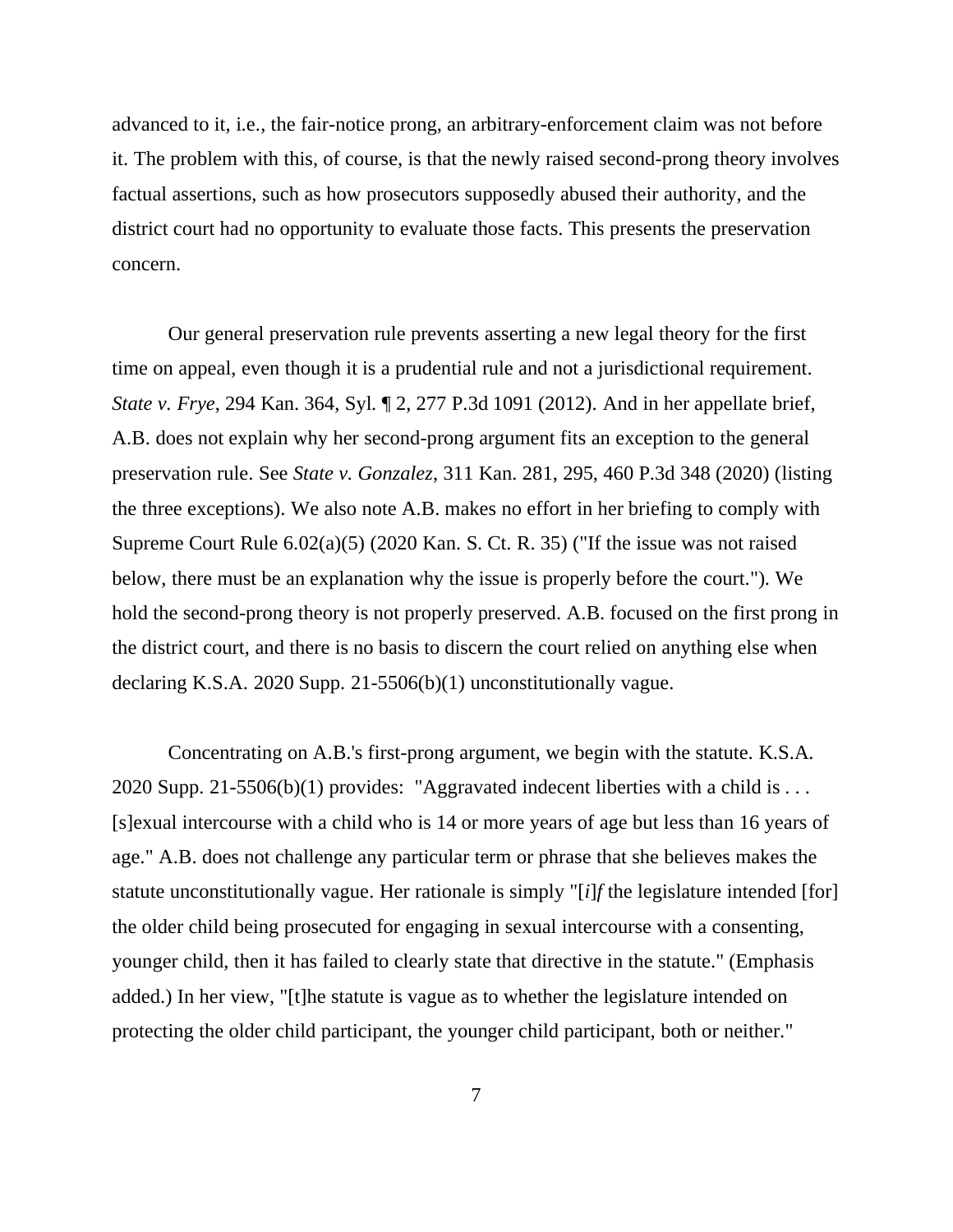The State disagrees for two reasons. First, it argues K.S.A. 2020 Supp. 21-5506 in its entirety "is filled with age restrictions." It notes the statute as a whole "clearly divides all people into four categories," i.e., those under the age of 14, those 14 or 15, those 16 or 17, and those over 18. And from this, the State declares, it is "one of the most descriptive statutes in the Kansas statutory scheme as to the issue of age," so it cannot be viewed as vague. Second, it claims the statute is so clear that the State failed to find any case in which K.S.A. 2020 Supp. 21-5506 was challenged as vague.

Neither argument by the State is convincing. The first is not on point because A.B. challenges only subsection (b)(1), which simply states aggravated indecent liberties with a child is: " Sexual intercourse with a child who is 14 or more years of age but less than 16 years of age." And the second is unpersuasive because the fact a law has not yet been attacked has no bearing on its constitutional validity.

But A.B.'s arguments fail all the same. K.S.A. 2020 Supp. 21-5506(b)(1) is not vague under her stated rationale. It gives adequate warning of the proscribed conduct, i.e., it is a crime to have sexual intercourse with a child who is 14 or 15. And it provides a person of ordinary intelligence fair notice about what is prohibited. A.B. simply asks us to speculate that the Legislature intended not to prosecute a younger child for engaging in voluntary sexual intercourse with a slightly older child under K.S.A. 2020 Supp. 21- 5506(b)(1) and then argues with that viewpoint. This ignores our well-established law: "'When a statute is plain and unambiguous, an appellate court does not speculate as to the legislative intent behind it and will not read into the statute something not readily found in it.'" *State v. Pulliam*, 308 Kan. 1354, 1364, 430 P.3d 39 (2018).

A.B.'s contention is necessarily premised on a supposition that "[the] statute was never intended to encompass [a younger juvenile, like A.B.]." And she offers no authority to show why this conjecture might be sound despite a lack of supporting authority. This is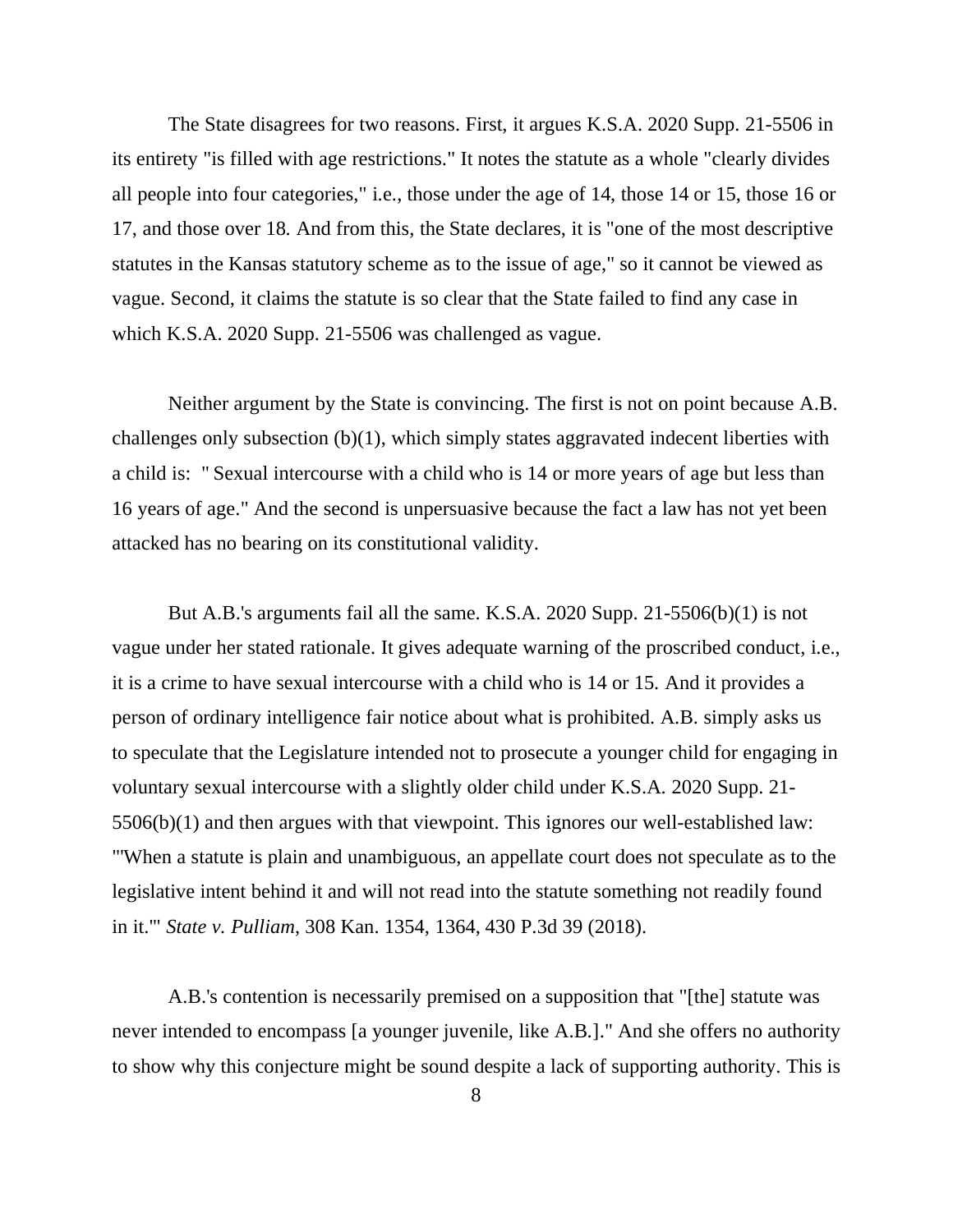akin to failing to meet the high burden needed to show why this statute is unconstitutionally vague. See *State v. Gibson*, 299 Kan. 207, 222, 322 P.3d 389 (2014) (simply pressing point is not enough); *State v. Armstrong*, 276 Kan. 819, 821-22, 80 P.3d 378 (2003) (statute's constitutionality is presumed, and party challenging a statute's constitutionality bears "high burden").

Similarly, A.B.'s failure to point out any statutory term or phrase rendering subsection (b)(1) impermissibly vague presents another critical shortcoming. See, e.g., *Johnson v. United States*, 576 U.S. 591, 593, 135 S. Ct. 2551, 192 L. Ed. 2d 569 (2015) (the residual clause "any felony that 'involves conduct that presents a serious potential risk of physical injury to another'" in the Armed Career Criminal Act was challenged as vague); *Harris*, 311 Kan. at 824 (the statutory phrase "any other dangerous or deadly cutting instrument of like character" in K.S.A. 2019 Supp. 21-6304[c] was challenged as vague); *State v. Jenkins*, 311 Kan. 39, 51-52, 455 P.3d 779 (2020) (the term "moving violations" used in the felony fleeing and eluding statute was challenged as vague); *State v. Williams*, 308 Kan. 1439, 1459, 430 P.3d 448 (2018) (the phrase "can be inflicted" in the aggravated battery statute, K.S.A. 2011 Supp. 21-5413[b][1][B], was challenged as vague); *State v. Gonzalez*, 307 Kan. 575, 580, 412 P.3d 968 (2018) (the statutory phrase "under circumstances manifesting extreme indifference to the value of human life" was challenged as vague); *Bollinger*, 302 Kan. at 317-18 (the term "any interest" in the arson statute was challenged as vague).

We hold K.S.A. 2020 Supp. 21-5506(b)(1) provides adequate warning in A.B.'s case. It is not unconstitutionally vague on that basis.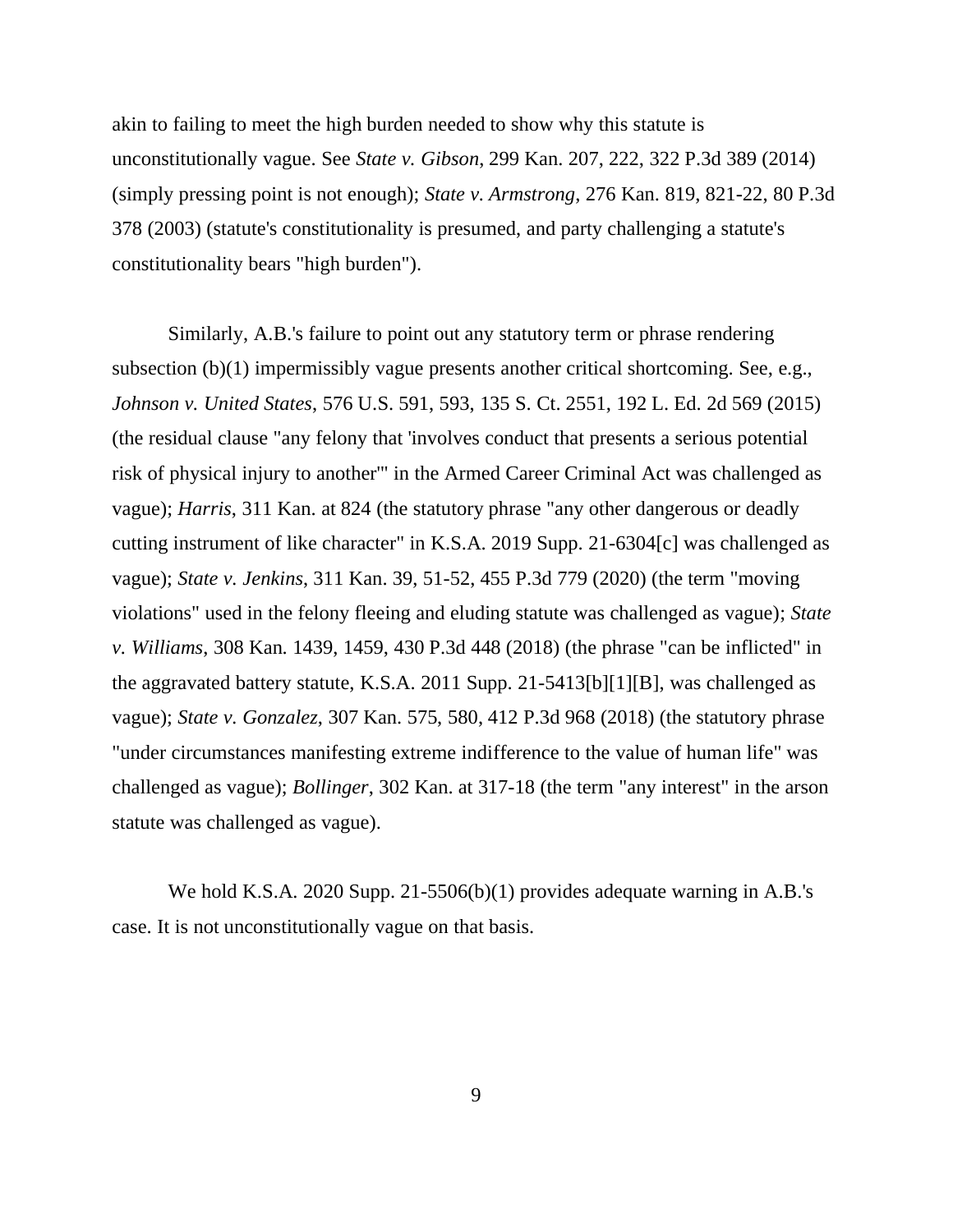### *A.B.'s overbreadth claim*

A party challenging a statute as overbroad bears the burden to establish: (1) constitutionally protected activity is a significant part of the statute's target, and (2) there is no satisfactory method to sever the statute's constitutional applications from its unconstitutional applications. *State v. Boettger*, 310 Kan. 800, 804, 450 P.3d 805 (2019), *cert. denied* 140 S. Ct. 1956 (2020). See generally *United States v. Sineneng-Smith*, 590 U.S. \_\_, 140 S. Ct. 1575, 1585, 206 L. Ed. 2d 866 (2020) (Thomas, J., concurring) ("In fact, it appears that the Court's void-for-overbreadth rule developed as a result of the vagueness doctrine's application in the First Amendment context."); *State v. Hughes*, 246 Kan. 607, 616, 792 P.2d 1023 (1990) ("Nevertheless, the overbreadth doctrine has been applied by the United States Supreme Court where the operation of a statute infringes on freedoms guaranteed by the Bill of Rights, where those freedoms involve *privacy rights* and medical matters." [Emphasis added.]).

A.B. premises this argument on her assertion that sexual intercourse between 14 or 15-year-old minors is a constitutionally protected activity and a significant part of the statute's target. Again, we rely on A.B.'s rationale to decide this issue. We hold she fails to meet either prong of the test.

As to the first prong, A.B. initially argued in the district court that "[s]exual intercourse is certainly a protected activity in any person's right to privacy," and so the statute "is *designed to infringe on the right of privacy of young teenagers* by preventing them from engaging in consensual sexual intercourse." (Emphasis added.) But during the motion hearing, she shifted positions to claim the statute encompasses "her committing an offense that *was not the intent of the legislature*." (Emphasis added.) These two views are confusing at best, but ineffective regardless. A.B. fails to show her conduct was constitutionally protected.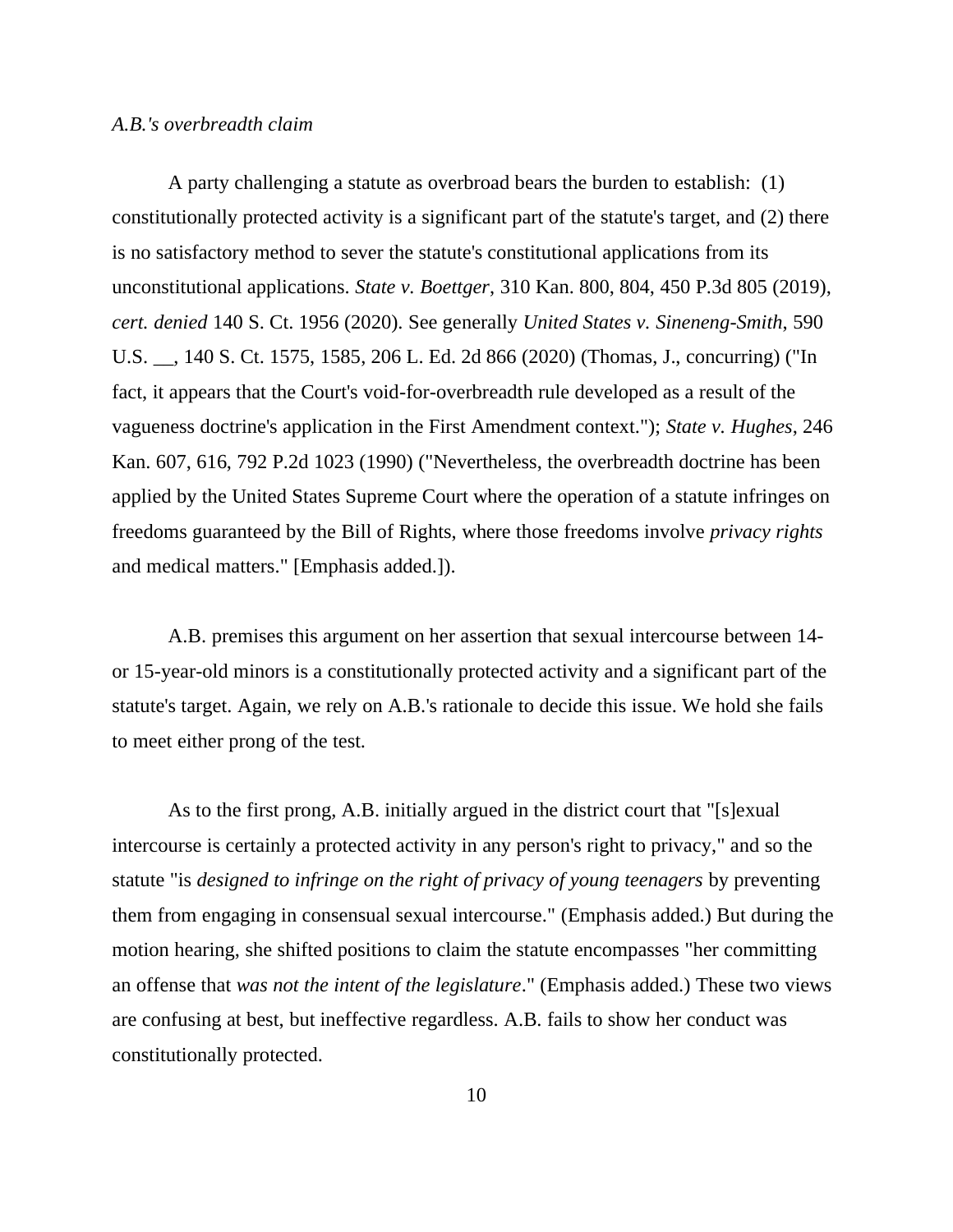In *Lawrence v. Texas*, 539 U.S. 558, 578, 123 S. Ct. 2472, 156 L. Ed. 2d 508 (2003), the United States Supreme Court held "*adults* who, with full and mutual consent from each other, engaged in sexual practices common to a homosexual lifestyle . . . are entitled to respect for their private lives." (Emphasis added). And the Court held state government cannot "mak[e] their private sexual conduct a crime. Their right to liberty under the Due Process Clause gives them the full right to engage in their conduct without intervention of the government." 539 U.S. at 578. But while "the right to privacy in connection with decisions affecting procreation extends to minors as well as to adults," that alone does not support A.B.'s premise that younger teenagers' sexual intercourse with their close-in-age mates is constitutionally protected. See *Carey v. Population Servs., Int'l*, 431 U.S. 678, 693, 97 S. Ct. 2010, 52 L. Ed. 2d 675 (1977). And in *Limon*, 280 Kan. at 296, this court noted "[u]ndoubtedly, the State has broad powers to protect minors. . . . '[I]n the area of sexual mores, as in other areas, *the scope of permissible state regulation is broader as to minors than as to adults*.'" (Emphasis added.)

A.B. mentions *Aid for Women v. Foulston*, 427 F. Supp. 2d 1093 (D. Kan. 2006), as supporting her argument, but it is unclear why. In that case, the United States District Court for the District of Kansas held the mandatory reporting statute, K.S.A. 38-1522, did not make all underage sexual activity inherently injurious, so treating all sexual activity with a minor as injurious violated a minor's limited right of informational privacy "concerning consensual sexual activity with an age-mate." 427 F. Supp. 2d at 1105. The Tenth Circuit Court, however, vacated and remanded the district court decision with instructions to dismiss the case as moot after K.S.A. 38-1522 was repealed while the case was pending. *Aid for Women v. Foulston*, No. 06-3187, 2007 WL 6787808, at \*1 (10th Cir. 2007).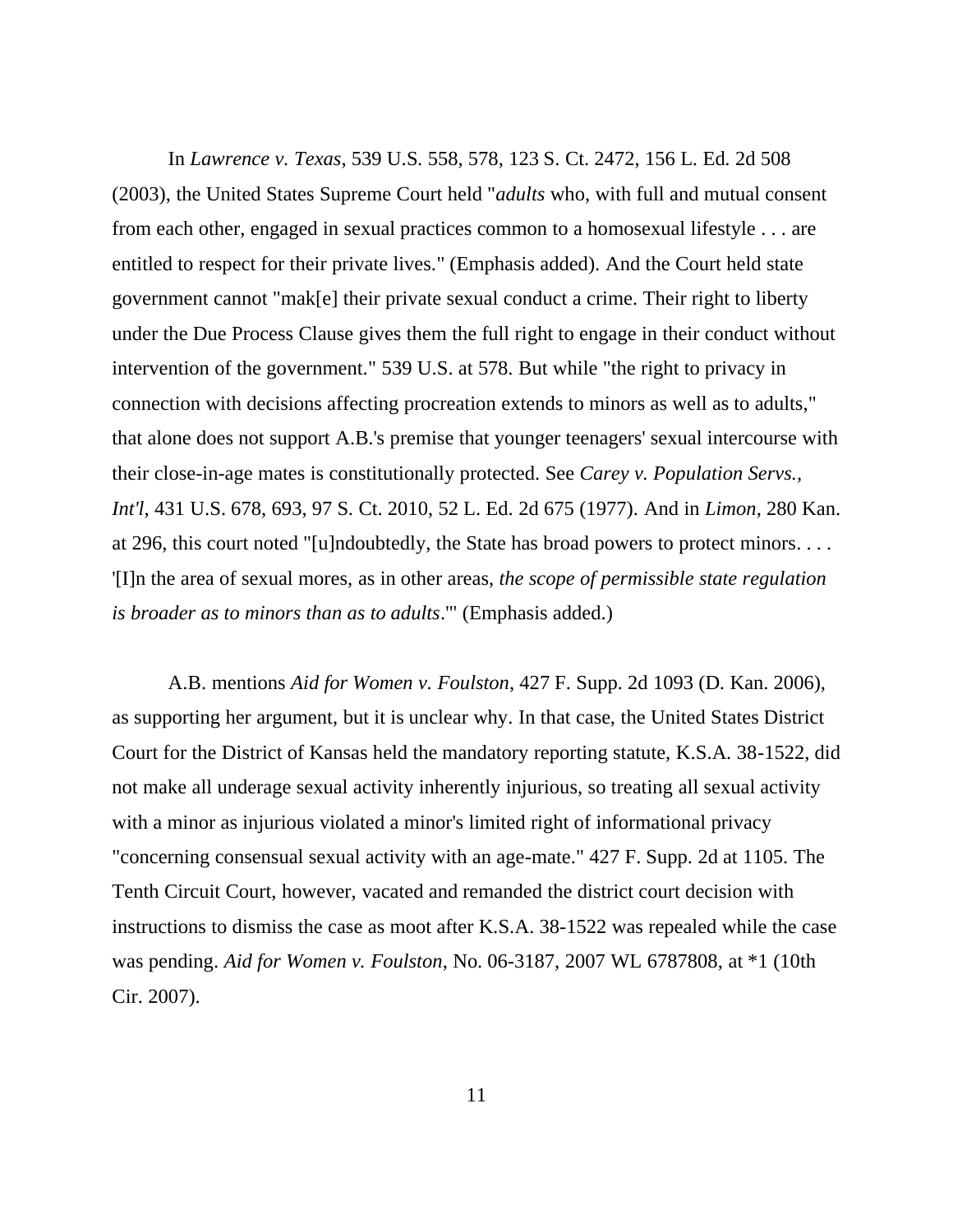*Aid for Women* might mean that minors under 16 have some privacy right in information concerning their voluntary sexual activity with an age mate, but its connection to A.B.'s case is elusive because K.S.A. 2020 Supp. 21-5506(b)(1) is not a reporting statute. Even so, A.B. contends that since the Legislature repealed the statute at issue in *Aid for Women*, and replaced it with K.S.A. 2020 Supp. 38-2223, "[t]he Legislature has recognized that not all sexual activity between children is harmful or illegal." But A.B. does not explain how that helps her overbreadth argument, and we see little connection to the issue at hand.

Finally, A.B. references a scattering of other Kansas, federal, and other state cases, but does not explain why they support her claim that minors who are 14 or 15 have a constitutional right to sexual intercourse with their age mates. See, e.g., *Bellotti v. Baird*, 443 U.S. 622, 99 S. Ct. 3035, 61 L. Ed. 2d 797 (1979) (minors' abortion right under federal Constitution); *Hodes & Nauser, MDs v. Schmidt*, 309 Kan. 610, 440 P.3d 461 (2019) (women's abortion right under Kansas Constitution); *Planned Parenthood Affiliates v. Van de Kamp*, 181 Cal. App. 3d 245, 226 Cal. Rptr. 361 (1986) (statutory duty to report sexual activity of minors under 14); *B.B. v. State*, 659 So. 2d 256 (Fla. 1995) (privacy right of minors who are 16 under Florida Constitution). Given their dubious connection to her case and the lack of explanation, we hold A.B. does not carry her burden on this issue.

K.S.A. 2020 Supp. 21-5506(b)(1) is not unconstitutionally overbroad based on A.B.'s stated grounds.

### *A.B.'s as-applied equal protection claim*

The district court's determination that K.S.A. 2020 Supp. 21-5506(b)(1)'s application to A.B. violates the Equal Protection Clause is obviously premised on *E.R*.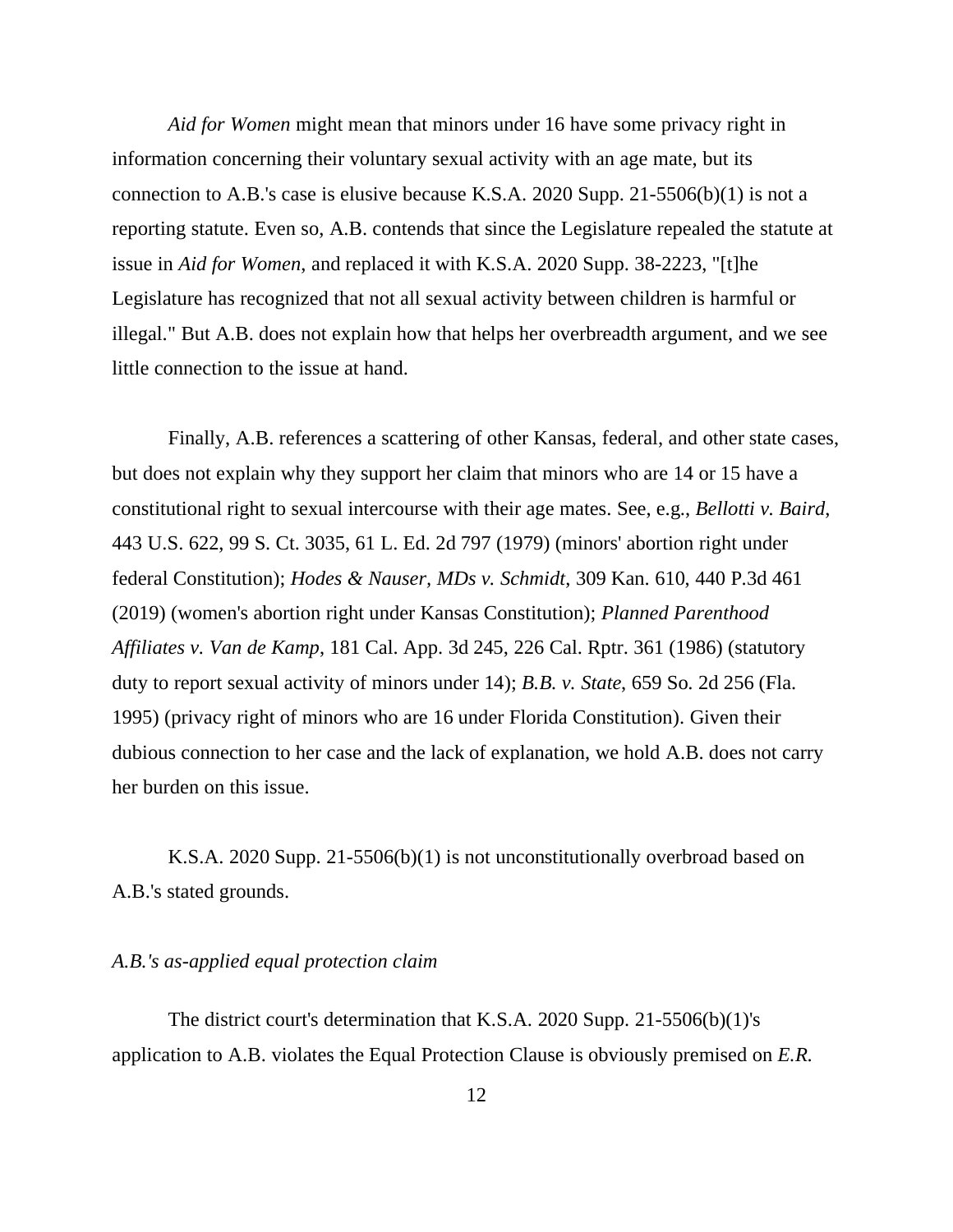The court observed: "[T]he last thing we want is to have our judicial system appear to be unfair, [and] treat people unequally, in violation of their equal protection rights." In other words, T.C. got the "benefit" of the less severe Romeo and Juliet law, K.S.A. 2020 Supp. 21-5507, but A.B. cannot because the Court of Appeals decision limits its application to the older participant involved in juvenile sexual relations.

Our three-step equal protection analysis is well known.

"[1] When the constitutionality of a statute is challenged on the basis of an equal protection violation, the first step of analysis is to determine the nature of the legislative classifications and whether the classifications result in arguably indistinguishable classes of individuals being treated differently. . . . [2] After determining the nature of the legislative classifications, a court examines the rights which are affected by the classifications. The nature of the rights dictates the level of scrutiny to be applied—either strict scrutiny, intermediate scrutiny, or the deferential scrutiny of the rational basis test. [3] The final step of the analysis requires determining whether the relationship between the classifications and the object desired to be obtained withstands the applicable level of scrutiny.

"In regard to the first step . . . an individual complaining of an equal protection violation has the burden to demonstrate that he or she is 'similarly situated' to other individuals who are being treated differently [by the Legislature.] [Citations omitted.]" *State v. Salas*, 289 Kan. 245, 248-49, 210 P.3d 635 (2009).

We need go no further than the first step because A.B.'s argument cannot support an equal protection violation unless its underlying catalyst is valid, i.e., the Court of Appeals correctly decided *E.R*. because the age differential that court read into the Romeo and Juliet law creates the classification A.B. now challenges. "The function of the Equal Protection Clause . . . is simply to measure the validity of classifications created by state laws." *San Antonio Indep. Sch. Dist. v. Rodriguez*, 411 U.S. 1, 59, 93 S. Ct. 1278,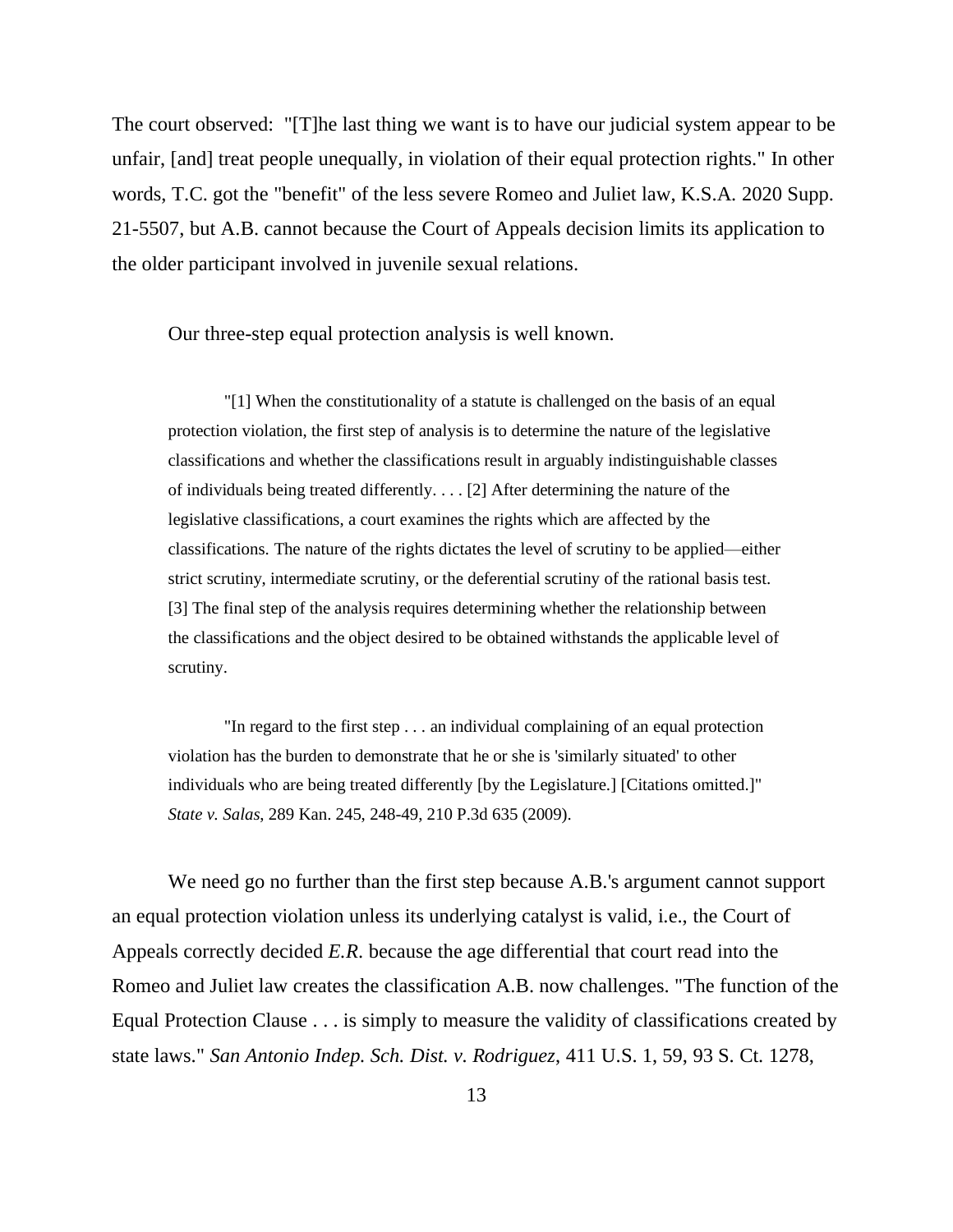1310, 36 L. Ed. 2d 16 (1973) (Stewart, J., concurring). It follows, then, that if K.S.A. 2020 Supp. 21-5507 does not make that distinction, the equal protection claim premised on an age classification must fail.

It helps to understand the interplay between K.S.A. 2020 Supp. 21-5506(b)(1) and K.S.A. 2020 Supp. 21-5507. When a person commits a crime prohibited by K.S.A. 2020 Supp. 21-5506(b)(1) ("Aggravated indecent liberties with a child is . . . [s] exual intercourse with a child who is 14 or more years of age but less than 16 years of age."), and meets certain additional elements listed in K.S.A. 2020 Supp. 21-5507, that person is subject to the latter statute. See *State v. Kinder*, 307 Kan. 237, 241, 408 P.3d 114 (2018) ("When a conflict exists between a statute dealing generally with a subject and another statute dealing specifically with a certain phase of that subject, the specific statute controls, unless it appears that the legislature intended to make the general act controlling."); *State v. Campbell*, 279 Kan. 1, 12, 106 P.3d 1129 (2005) ("'A statute which relates to persons or things as a class is a general law, while a statute which relates to particular persons or things of a class is specific.'"). The additional elements relevant here are highlighted below:

"(a) Unlawful voluntary sexual relations is:

(1) Engaging in any of the following acts with a child who is 14 or more years of age but less than 16 years of age:

(A) Voluntary sexual intercourse;

. . . .

(2) *when the offender is less than 19 years of age;*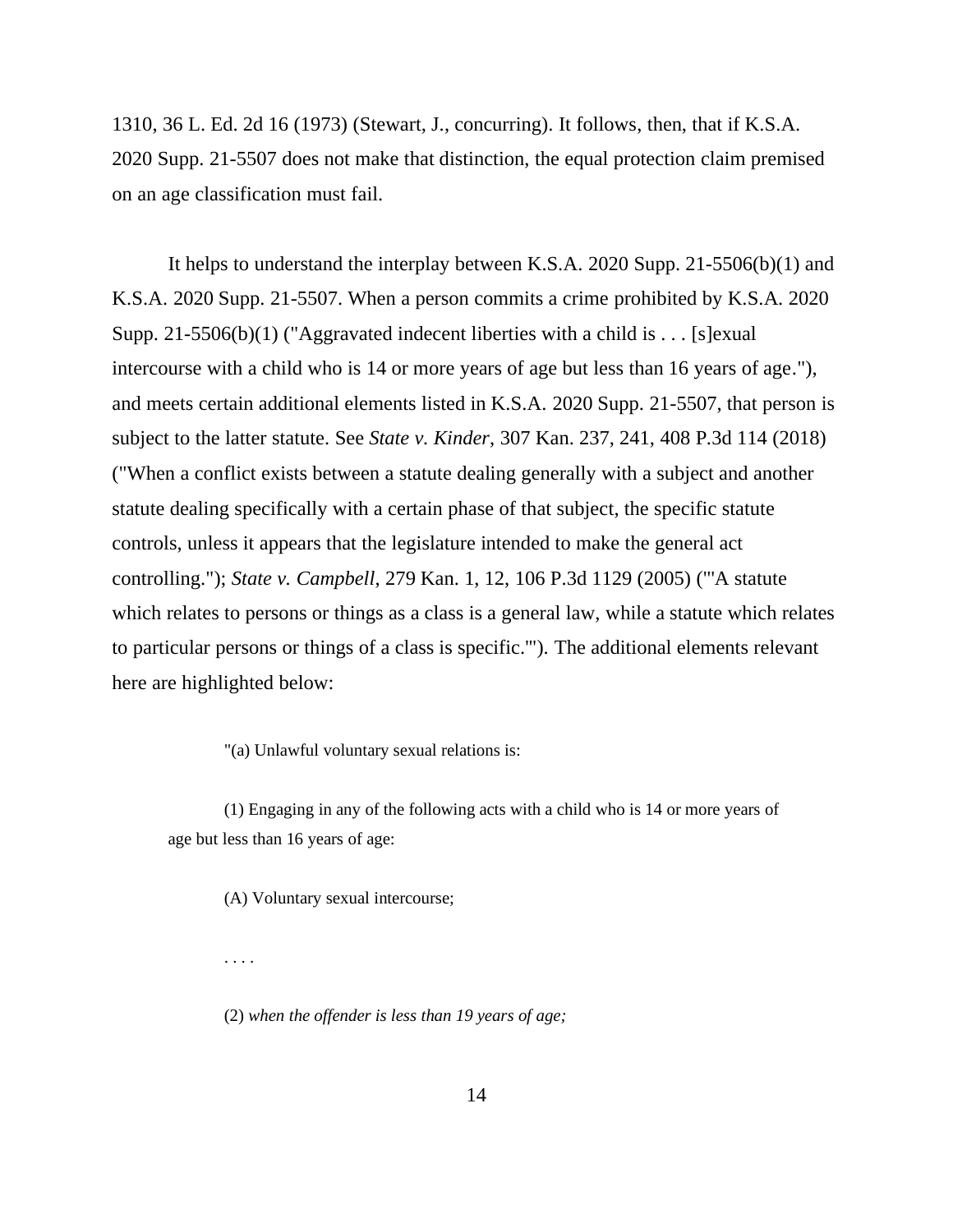(3) *when the offender is less than four years of age older than the child*; [and]

(4) *when the child and the offender are the only parties involved*." K.S.A. 2020 Supp. 21-5507.

In *E.R.*, a 12-year-old boy was adjudicated under the then-current Romeo and Juliet law for his conduct with a 14-year-old girl. The State claimed the boy was properly charged because he was necessarily less than four years older than the girl. On appeal, the panel was asked to interpret the statutory language that "'the offender is . . . *less than four years of age older* than the child.'" This is basically the same language relevant in A.B.'s case. *E.R.*, 40 Kan. App. 2d at 987; K.S.A. 21-3522(a) (K.S.A. 2020 Supp. 21-5507's precursor). The panel held: "We do not believe our legislators . . . meant anything other than *older* when they characterized the offender as being '*older than the child*.' The offender could be 1 day older than the child, 1 year older, and even 3 years and 364 days older." 40 Kan. App. 2d at 988. It then concluded the offender must be "under age 19 and *older* than the child by some period less than 4 years" to be subject to the statute. 40 Kan. App. 2d at 988. In other words, the statute could not apply to the younger participant.

But the panel's reading creates an absurd result by exposing the younger participant to liability only for a more serious offense—as happened to A.B. We see no rational or reasonable basis why the Legislature would desire that outcome by creating an age classification with a more severe punishment for this particular conduct, and the statutory language does not dictate that outcome.

When interpreting a statute, a court first attempts to discern legislative intent through the statutory language, giving common words their ordinary meanings. The court gives effect to the statute's express language, rather than determining what the law should be, when that language is plain and unambiguous. And courts will not speculate about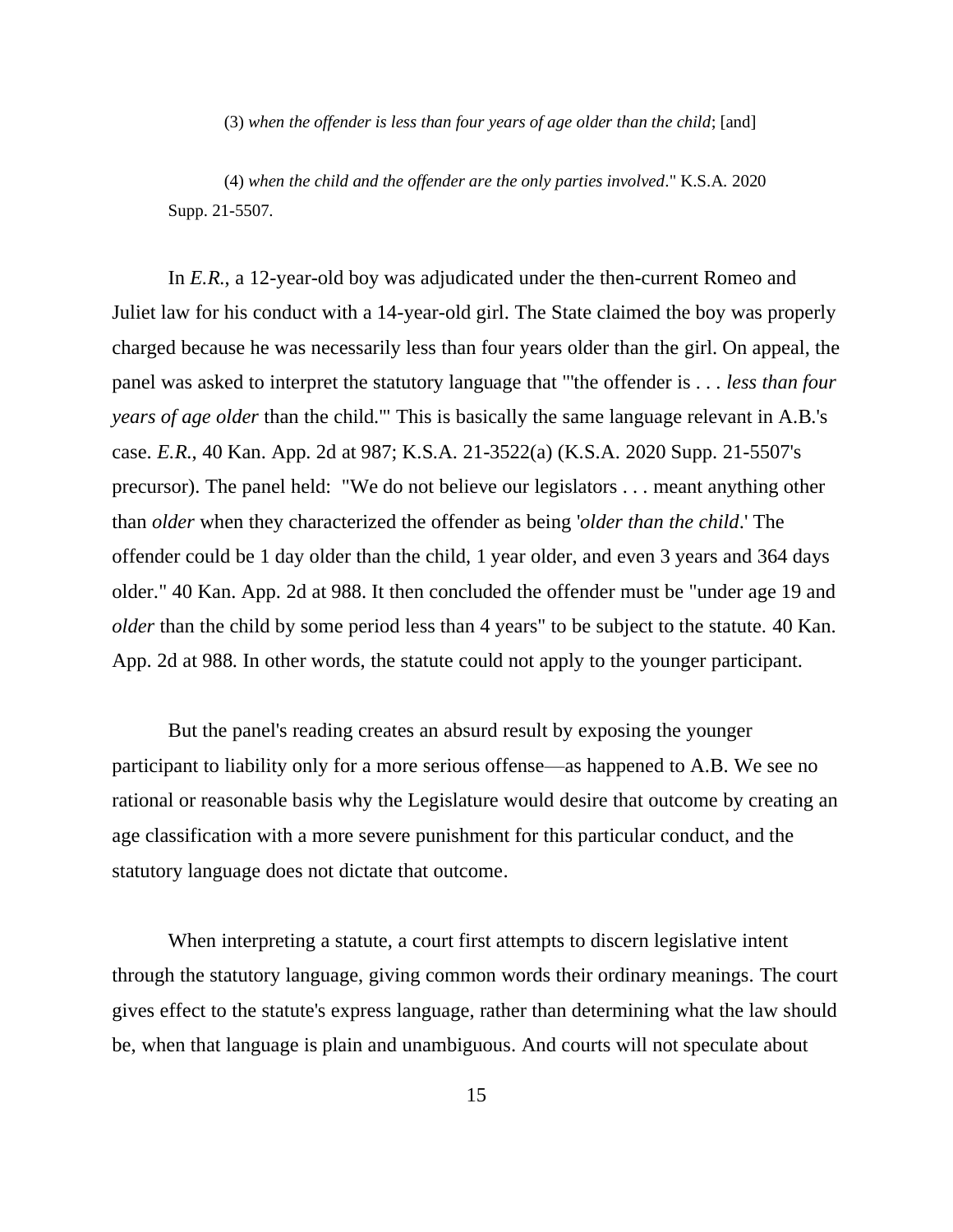legislative intent and will not read the statute to add something not readily found in it. *State v. Ayers*, 309 Kan. 162, 163-64, 432 P.3d 663 (2019). The *E.R.* panel did not follow these well-established statutory interpretation rules.

The statute's text is clear that "the offender is less than four years of age older than the child," not "older than the child by some period less than 4 years." The *E.R.* panel improperly delved into a guessing game about legislative intent and ended up adding something not readily found in the statute, i.e., an extra element that the offender must always be "*older* than the child by some period less than 4 years." 40 Kan. App. 2d at 988. We overrule *E.R.* because it incorrectly interprets the Romeo and Juliet law, K.S.A. 2020 Supp. 21-5507, to require the offender to be older than the other juvenile. The statute imposes no such limitation.

By overruling *E.R.*, it is unnecessary to continue with A.B.'s equal protection claim. The interplay of the two statutes creates no legislative classifications that "result in arguably indistinguishable classes of individuals being treated differently." *Salas*, 289 Kan. at 248.

Reversed and remanded.

\* \* \*

STEGALL, J., concurring: I write separately because the majority continues to state the now-shaky "clear error" or "presumption of constitutionality" standard of review for constitutional questions. See slip op. at 5. A majority of this court has already rejected the presumption of constitutionality in cases implicating purportedly "fundamental interests." See *Hodes & Nauser, MDs v. Schmidt*, 309 Kan. 610, Syl. ¶ 20, 440 P.3d 461 (2019) ("In a case involving a suspect classification or fundamental interest, the courts peel away the